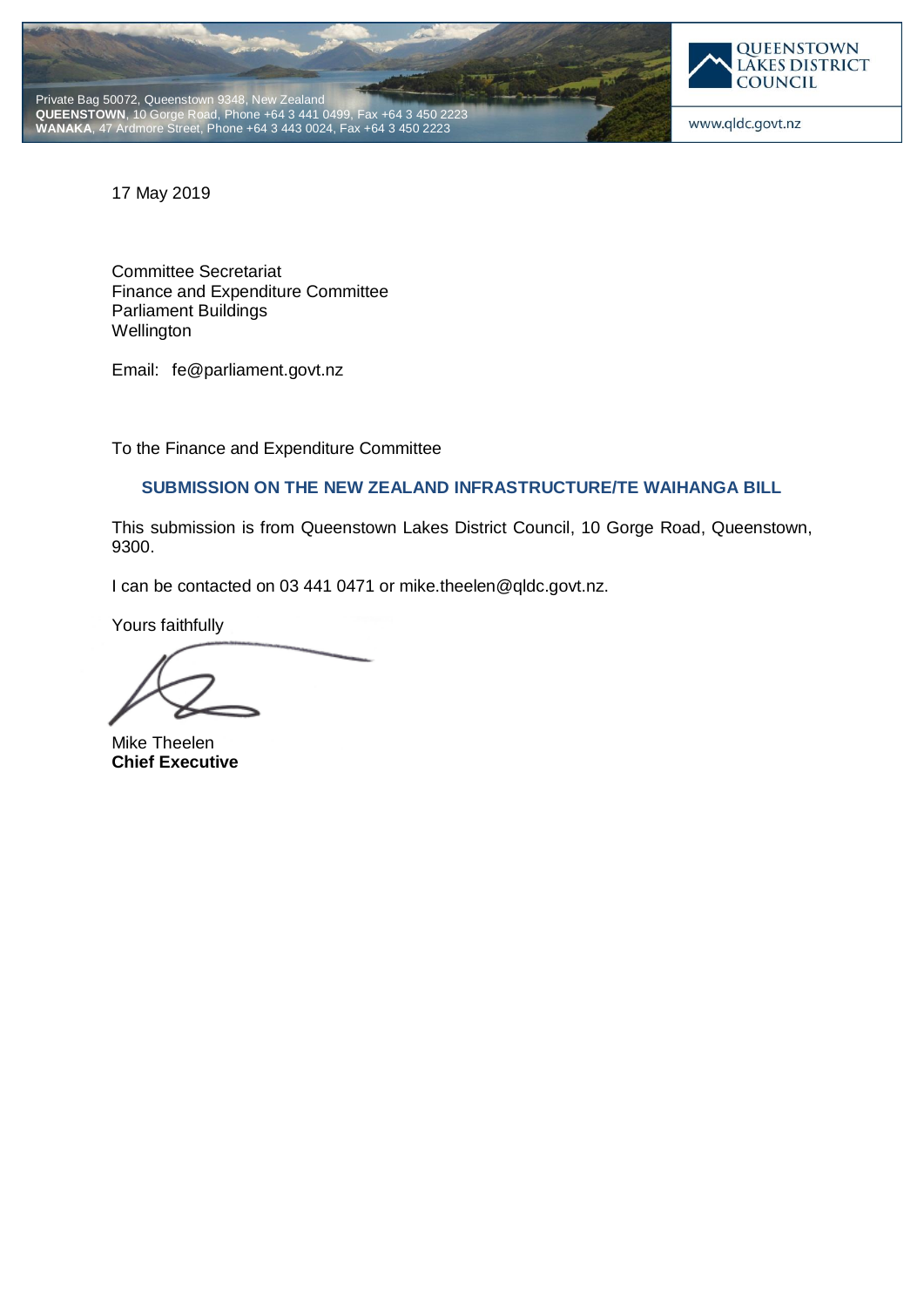## **SUBMISSION ON THE NEW ZEALAND INFRASTRUCTURE COMMISSION/TE WAIHANGA BILL**

Queenstown Lakes District Council (QLDC) supports the intent of this bill to ensure a coordinated and systematic approach to planning and delivering infrastructure to improve the wellbeing of New Zealanders. However, we are concerned at a strategic level what this bill will mean for our district and whether it will solve the unique challenges we face. We appreciate the opportunity to bring these concerns to the attention of the Finance and Expenditure Committee.

### **1.0 The unique position of Queenstown Lakes**

- 1.1 Queenstown Lakes is the country's fastest growing district and the challenges we face as a community are unique. To keep up with current and projected growth, the Council is seeking to deliver a \$1b programme of new investment over 10 years. We have already been collaborating closely with the private sector to plan the delivery of this unprecedented programme of work.
- 1.2 Our distance from other centres creates an additional challenge, and the Council and local construction industry have a lot of work ahead to attract and retain the broad base of contractors and builders needed over the next 10 years and beyond.
- 1.3 One of the outcomes of our district's growth is the need for greater flexibility with reporting and managing projected financial flows to meet the market. This includes other government agencies being able to respond with equal flexibility, notably the Office of the Auditor General. At present, our ability to easily shift capital investment is difficult. While I appreciate the need for scrutiny, we also need to be able to respond quickly and effectively to changing opportunities to be able to utilise our resources at maximum efficiency.

#### **2.0 Innovation**

- 2.1 The QLDC's infrastructure team has shown exemplary leadership and innovation to meet these challenges. They have sought broad industry input and have been open to amending work programmes that match industry capacity. For example, we are working together to revise scheduling processes to manage the delivery of capital projects for the Queenstown town centre.
- 2.2 We hope that the Committee agrees that the Commission's role will be to support local innovation of this type rather than introduce an additional level of across-theboard processes and rules.

#### **3.0 Partnership**

- 3.1 As part of our partnership discussions with government we have identified a pressing need for a joined-up investment plan to integrate long-term infrastructure needs, including the transport, health, education, housing, and social services needs of our community.
- 3.2 Fostering a clear strategy, particularly for high growth regions, is critical to our continued success and timely investment. In my view, getting a broad-based strategic view of investment flows and local needs is critical for central government, the private sector, and the region, and our partnership with central government should aim to achieve that.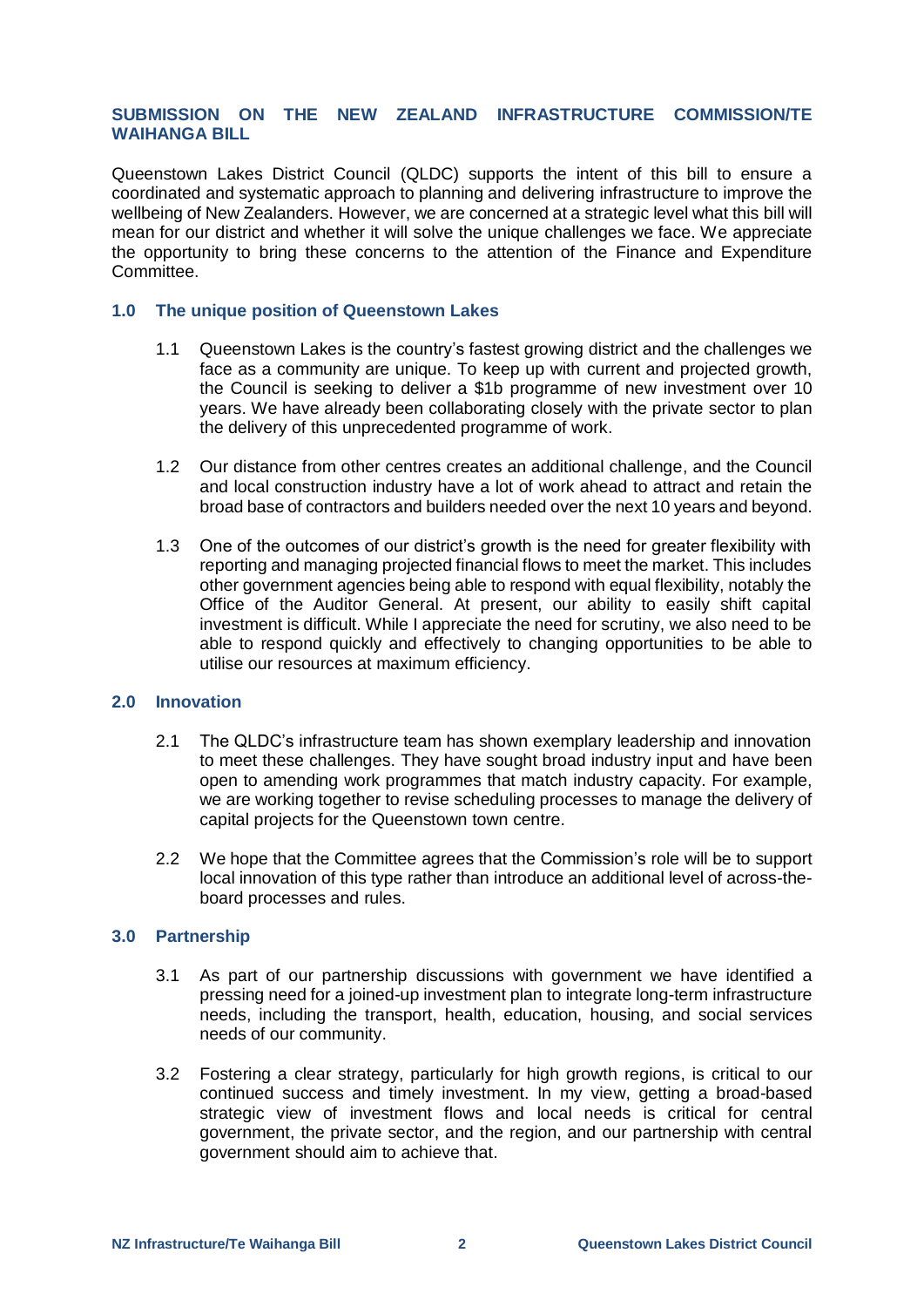## **4.0 The role of the Commission**

- 4.1 The ability of the Commission to intervene in local processes will be useful when and where it is needed. One of our biggest constraints are the processes imposed by agencies such as the New Zealand Transport Agency, with their business case programme and focus on transactional investment creating obstacles for sound investment opportunities. We suggest that an additional role of the Commission might be to review current government processes for funding and recommend improvements.
- 4.2 We also submit that to deliver good outcomes for communities and regions the Commission becomes an advocate for investment in counter cycles. An example is the proposed programme for the Dunedin hospital rebuild where long-term labour and skills shortages demonstrate the failings of a stop-start infrastructure investment market.
- 4.3 We are very keen to see the Commission take an inclusive view of the infrastructure needs of New Zealand, but we are concerned that it may impose needless constraints on local authorities such as ours where our commercial ability is strong.

## **5.0 Explanatory note**

- 5.1 We are pleased to note that the issues raised in our previous submission have been partially addressed, especially with regard to the Commission's scope and membership. We are also pleased that the Commission's function to develop a view on future investment will be over and above investment decisions that have already been committed to. However, decision-makers in the context of the bill appear to include only Ministers and departments. We are keen to confirm whether these prior investment decisions include those made by local government.
- 5.2 The Queenstown Lakes District Council agrees with the concerns raised in the draft submission from the Society of Local Government Managers (SOLGM), that the bill should be explicit on the role of local government as a significant provider of infrastructure.
- 5.3 In general, the exclusion of local authorities in parts of the text makes the bill's intent less clear. For instance, Clause 23 proposes significant powers to collect information, yet I understand from Treasury officials that this will not extend to local authorities. In other places, it is implicit (although not certain) that local authorities are included, for instance in reference to 'decision-making powers for Ministers and departments' (see 5.1. above).

## **6.0 Support function**

6.1 The Commission's proposed support functions include 'advisory support services for local government infrastructure projects and proposed projects', including 'advice on business cases for proposed projects'. More information is needed on how these support functions will be operationalised. We also need to know under what circumstances the Commission would review a Council business case, and what the implications are if the Commission does not support it.